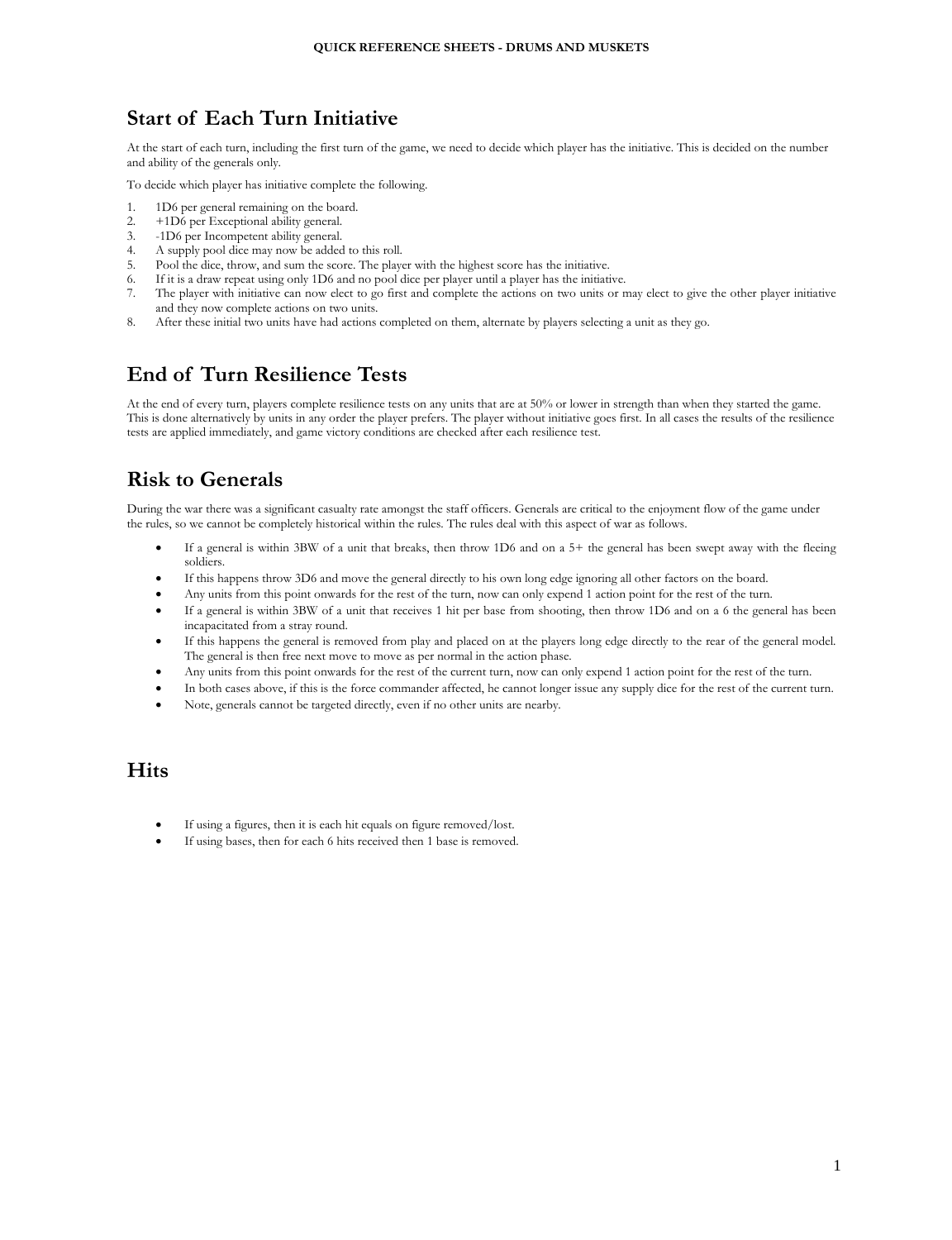## **RESILENCE TESTS**

## **Resilience Situation Adjustment Table (Throw 2D6/1D12 for the unit and adjust).**

| <b>Situation (Testers)</b>                                      | From shooting | Charge or melee | All other cases |
|-----------------------------------------------------------------|---------------|-----------------|-----------------|
| Are classed as Determined                                       | $+1$          | $+2$            | $+1$            |
| Are classed as Lackluster                                       | $-1$          | $-2$            | $-1$            |
| Are classed as Zealous                                          |               | $+1$            |                 |
| Are not classed as Zealous                                      | $+1$          |                 |                 |
| <b>Classed as Guards</b>                                        | $+1$          | $+1$            | $+1$            |
| Are Formed and in Line                                          | $+1$          |                 |                 |
| Are Formed Line and chargers being Column of Attack             |               | $-1$            |                 |
| Are Formed and in Column of Attack                              |               | $+1$            |                 |
| Are in Open formation                                           | $+1$          | $-2$            |                 |
| Have more friendly bases than enemy bases within 6BW            | $+1$          | $+1$            | $+1$            |
| Have inflicted hits this turn                                   | $+1$          | $+1$            |                 |
| Received any hits this turn                                     | $-1$          |                 | $-1$            |
| These hits also from artillery                                  | $-1$          | $-1$            | $-1$            |
| Have won a round of melee during the current charge sequence    |               | $+1$            |                 |
| Have just lost charge/melee round of hand to hand combat        |               | $-2$            |                 |
| For each general in line of command within 3BW                  | $+1$          | $+1$            | $+1$            |
| For each inspiring general in line of command within 3BW        | $+1$          | $+1$            | $+1$            |
| For each hated general in line of command within 3BW            | $-1$          | $-2$            | $-1$            |
| Shooters do not use light company doctrine and the target does. | $-1$          |                 |                 |
| Are in column of march                                          | $-2$          | $-2$            |                 |
| Defending a fortification or obstacle                           | $+2$          | $+2$            | $+1$            |
| Where forced to retire this turn                                | $-2$          | $-2$            | $-1$            |
| Cavalry vs foot not in square                                   |               | $+2$            |                 |
| Cavalry vs formed foot in Square                                |               | $-2$            |                 |
| Formed foot in square vs Cavalry                                |               | $+2$            |                 |
| Baggage camp has been lost                                      | $-1$          | $-1$            | $-1$            |
| Testers have lost atleast 50%                                   | $-1$          | $-1$            | $-1$            |
| Armed purely for hand to hand                                   | $-1$          | $+1$            |                 |

## **Resilience Outcomes Table**

| <b>Score</b> | From shooting       | <b>Charge</b>        | Melee                | All other cases      |
|--------------|---------------------|----------------------|----------------------|----------------------|
| $12+$        | Advance 1BW         | Carry On             | Carry On             | Advance 2BW          |
| $10 - 11$    | Carry On            | Carry On             | Carry On             | Advance 1BW          |
| $8-9$        | Carry On            | Carry On             | Carry On             | Carry On             |
| 7            | Carry On            | Carry On             | Carry On             | Carry On             |
| 6            | Stand/Take 1 hit    | Stand                | Stand/Take 1 hit     | <b>Forced Retire</b> |
| 5            | Forced Retire       | Stand                | Forced Retire/1 hit  | <b>Forced Retire</b> |
| $4 - 2$      | Forced Retire/1 hit | <b>Forced Retire</b> | Forced Retire/2 hits | Forced Retire/1 hit  |
| 1 or less    | <b>Break</b>        | <b>Break</b>         | <b>Break</b>         | Break                |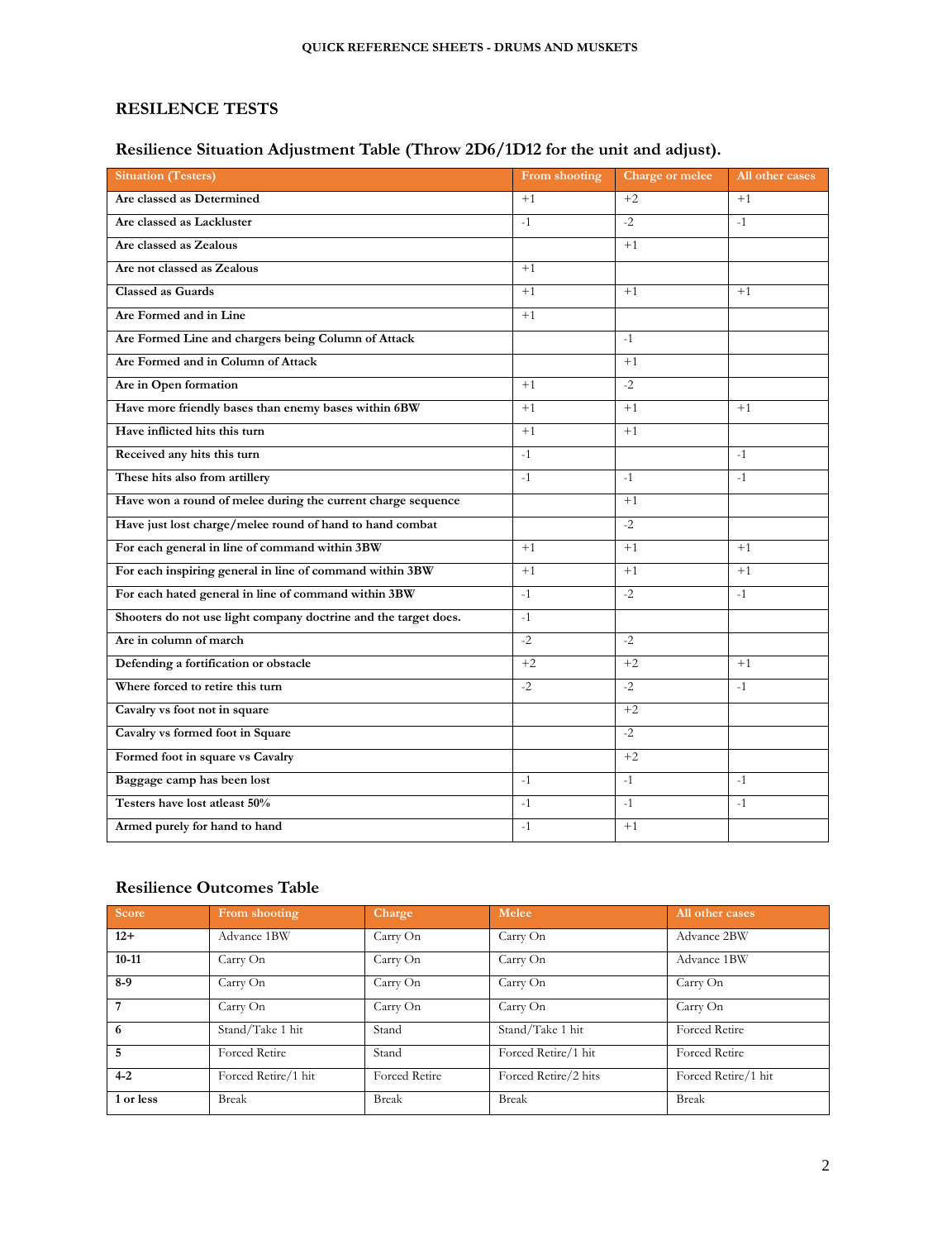### **HOLD TESTS**

### **How to conduct a Hold Test**

- 1. Throw 1D12, or 2D6 for the unit and consult the table below.
- 2. If the score is 7 or greater than the unit must charge.
- 3. If the score is 6 or less, then the unit does not have to charge and is free to complete actions as per normal. Remember 1 action point has now been spent for that unit.

| <b>Situation (Testers)</b>                                      | <b>Hold Test adjustments</b> |
|-----------------------------------------------------------------|------------------------------|
| Are classed as Determined                                       | $+2$                         |
| Testers are not in terrain                                      | $+1$                         |
| Has more friendly bases within 6BW than enemy.                  | $+1$                         |
| Has not charged yet this game                                   | $+1$                         |
| $Is > = 75\%$ in strength                                       | $+1$                         |
| Is larger in strength than any possible target                  | $+1$                         |
| Are classed as Lackluster                                       | $-2$                         |
| Irregular in terrain that could end up out of terrain if charge | $-2$                         |
| Is $\leq$ =50% in strength                                      | $-1$                         |
| Has charged atleast twice this game                             | $-1$                         |
| Only possible target is in terrain                              | $-1$                         |

## **CHARGE DISTANCES**

| Unit Type                   | Formation                 | Charge distance |
|-----------------------------|---------------------------|-----------------|
| Foot                        | Open                      | 1D <sub>6</sub> |
|                             | Formed - Line             | 1D6             |
|                             | Formed - Column of Attack | $2+1D6$         |
|                             | Column of March           | Cannot charge   |
| Cavalry                     | Open                      | $3+2D6$         |
|                             | Formed                    | 2D6             |
|                             | Column of March           | Cannot charge   |
| <b>Artillery Unlimbered</b> | Formed                    | Cannot charge   |
| <b>Artillery Limbered</b>   | Column of March           | Cannot charge   |
| All Irregular troops        | Open                      | $1 + 1D6$       |
|                             | Column of March           | Cannot charge   |
| Generals                    | NA                        | Cannot charge   |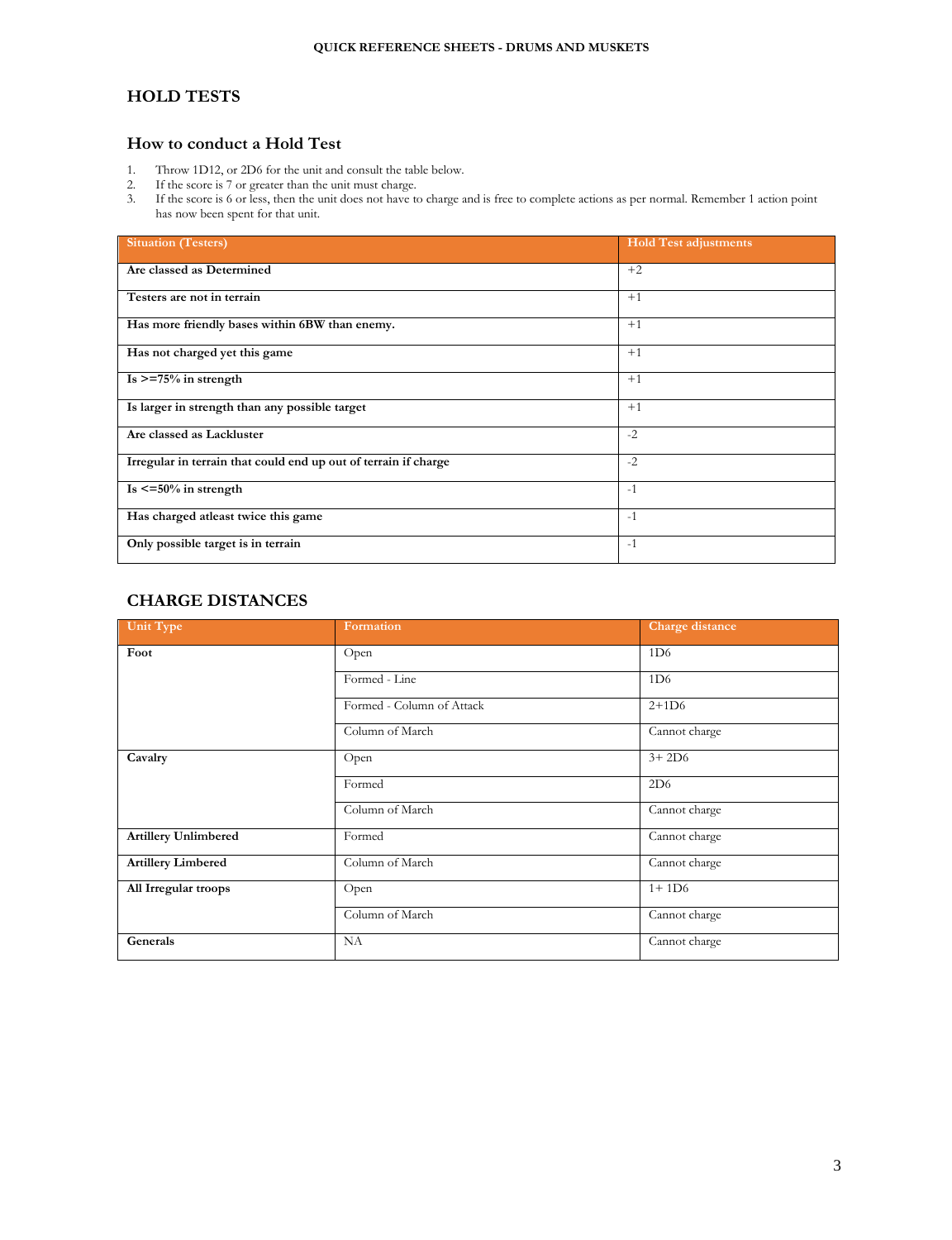### **MELEE**

Base 1D6 per base or figure. The minimum dice thrown is 2D6.

**Artillery Melee Factors Table**

| <b>Situation</b>                                                  | Dice adjustment |
|-------------------------------------------------------------------|-----------------|
| First round of melee fought in the game.                          | No advantage    |
| Supply dice from Force Commander                                  | Add 1 dice      |
| Cavalry vs foot not in square and not in terrain                  | Add 1 in 2 dice |
| Heavy Cavalry in first melee of a charge except vs foot in square | Add 2 dice      |
| Heavy Cavalry in second or more rounds melee from a charge        | Add 1 dice      |
| <b>Classed as Guards</b>                                          | Add 1 dice      |
| Column of March in melee                                          | Remove 2 dice   |

#### **Foot Melee Factors Table**

| <b>Situation</b>                                               | Dice adjustment                             |
|----------------------------------------------------------------|---------------------------------------------|
| First round of melee fought in the game                        | Add 2 dice                                  |
| Supply dice from Force Commander                               | Add 1 dice                                  |
| If classed as Determined                                       | Add 1 dice                                  |
| Formed foot in column of attack vs line                        | Add 1 dice per extra rank than the<br>line. |
| If classed as Lackluster                                       | Remove 1 dice                               |
| Formed foot in square fighting Cavalry                         | Double dice                                 |
| Formed foot in column of attack vs Cavalry                     | Add 2 dice                                  |
| Zealous in first melee of a charge                             | Add 2 dice                                  |
| Any formed foot vs Open                                        | Add 2 dice                                  |
| Zealous in second or more rounds melee from a charge           | Add 1 dice                                  |
| <b>Classed as Guards</b>                                       | Add 1 in 3 dice                             |
| Fighting uphill from opponents and not chargers in first round | Add 1 in 3 dice                             |
| First round of a charge and chargers, charged down hill        | Add 1 in 3 dice                             |
| Irregular foot fighting any in terrain                         | Add 1 in 3 dice                             |
| Opponents are defending an obstacle                            | Remove 1 in 3 dice                          |
| Or, opponents are defending fortifications                     | Remove 1 in 2 dice                          |
| Open foot not in terrain                                       | Remove 2 dice                               |
| Open foot who evaded and this is the first round of a charge   | Remove 1 in 3 dice                          |
| Armed purely with hand to hand weapons or similar              | Add 1 in 3 dice                             |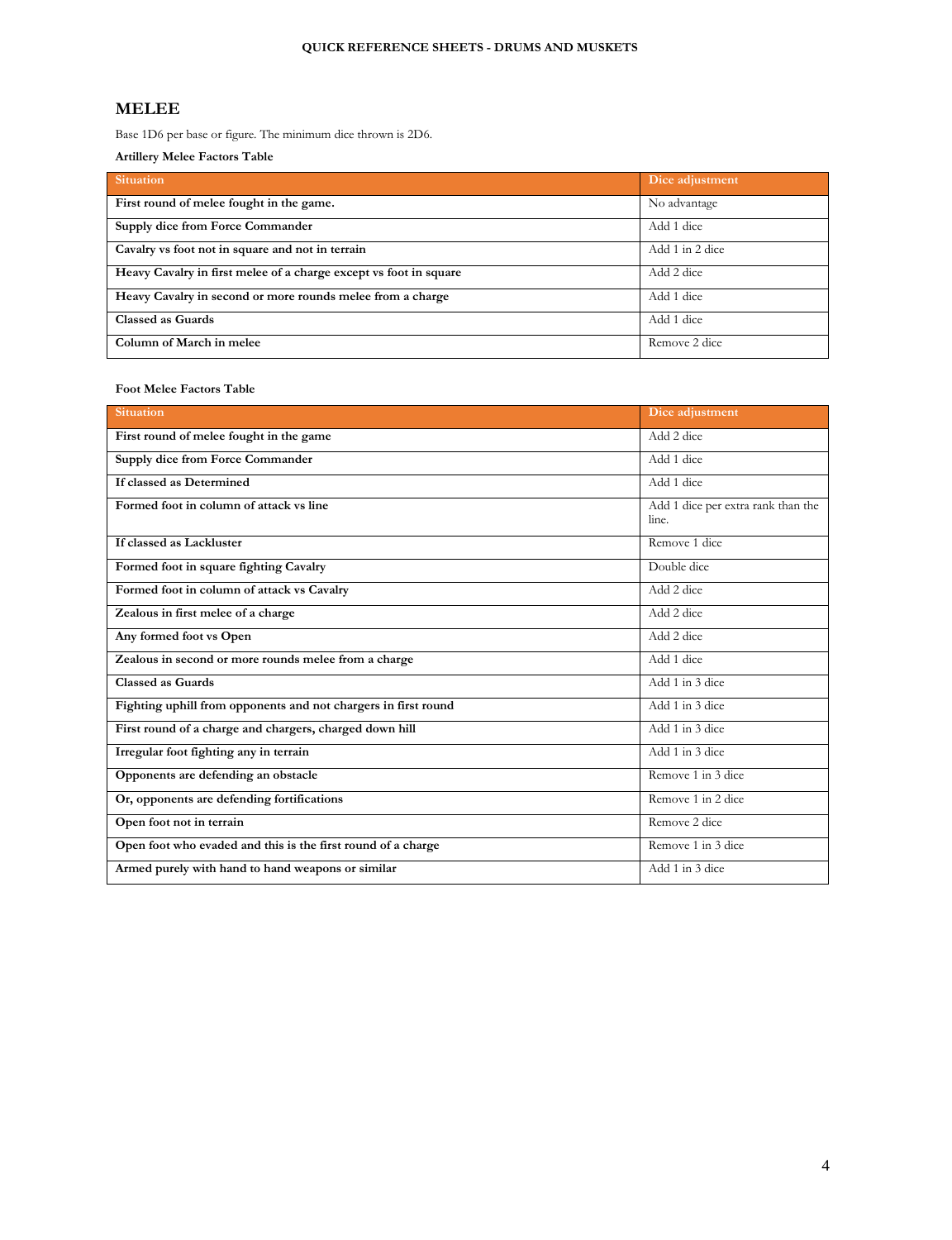#### **QUICK REFERENCE SHEETS - DRUMS AND MUSKETS**

Cavalry Melee Factors Table

| <b>Situation</b>                                                                                                  | Dice adjustment    |
|-------------------------------------------------------------------------------------------------------------------|--------------------|
| First round of melee fought in the game except where cavalry vs square. (Consider spent for<br>the specific unit) | Add 2 dice         |
| Supply dice from Force Commander                                                                                  | Add 1 dice         |
| If classed as Determined                                                                                          | Add 1 dice         |
| If classed as Lackluster                                                                                          | Remove 1 dice      |
| Cavalry vs foot not in square and not in terrain                                                                  | Add 1 in 2 dice    |
| Heavy Cavalry in first melee of a charge except vs foot in square                                                 | Add 2 dice         |
| Any formed cavalry vs Open                                                                                        | Double dice        |
| Heavy Cavalry in second or more rounds melee from a charge                                                        | Add 1 dice         |
| Lancers in first melee of a charge                                                                                | Add 2 dice         |
| <b>Irregular Cavalry in terrain</b>                                                                               | Add 2 dice         |
| Irregular Cavalry not vs Open foot or not vs another irregular cavalry                                            | Remove 1 in 2 dice |
| Cavalry vs foot square                                                                                            | Remove 1 in 2 dice |
| Zealous in first melee of a charge                                                                                | Add 2 dice         |
| Zealous in second or more rounds melee from a charge                                                              | Add 1 dice         |
| <b>Classed as Guards</b>                                                                                          | Add 1 in 3 dice    |
| Fighting uphill from opponents and not chargers in first round                                                    | Add 1 in 3 dice    |
| First round of a charge and chargers, charged down hill                                                           | Add 1 in 3 dice    |
| Opponents are defending an obstacle                                                                               | Remove 1 in 3 dice |
| Or, opponents are defending fortifications                                                                        | Remove 1 in 2 dice |
| Column of March in melee                                                                                          | Remove 2 dice      |
| Open cavalry who evaded and this is the first round of a charge                                                   | Remove 1 in 3 dice |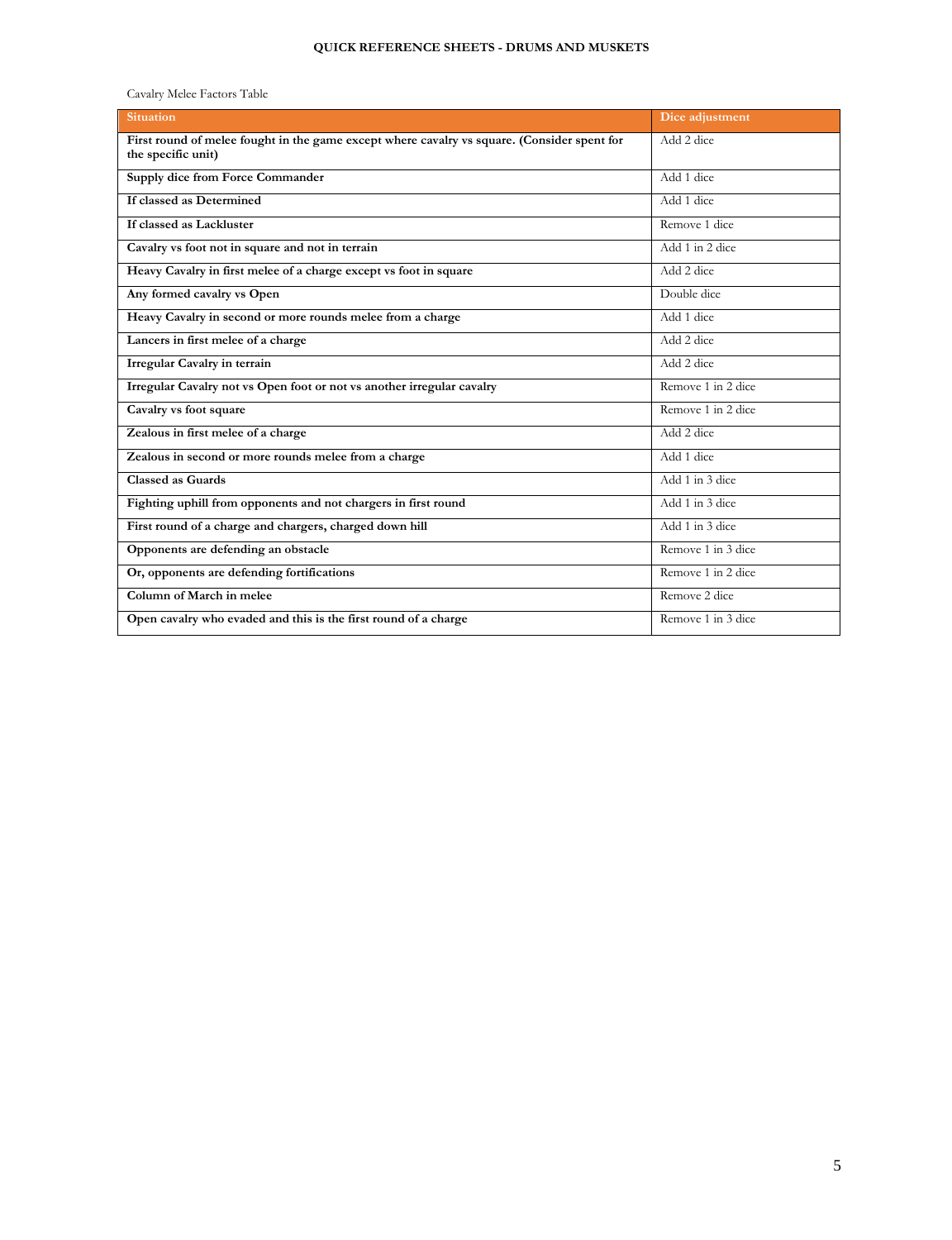#### **QUICK REFERENCE SHEETS - DRUMS AND MUSKETS**

### **MOVEMENT**

| Unit Type                   | Formation        | Normal          | In Terrain      | <b>Force to Retire</b> |
|-----------------------------|------------------|-----------------|-----------------|------------------------|
| Foot                        | Open             | $2 + 1D6$       | 1D <sub>6</sub> | 1D <sub>6</sub>        |
|                             | Open (Evading)   | 1D6             | 1D6             | NA                     |
|                             | Line             | 1D <sub>6</sub> | 1D <sub>3</sub> | 1D <sub>6</sub>        |
|                             | Column of Attack | $2 + 1D6$       | 1D <sub>3</sub> | 1D <sub>6</sub>        |
|                             | Column of March  | 2D6             | 1D <sub>3</sub> | 1D6                    |
| Cavalry                     | Open             | $2 + 2D6$       | 1D6             | 1D <sub>6</sub>        |
|                             | Open (Evading)   | 1D6             | 1D6             | NA                     |
|                             | Formed           | 2D6             | 1D6             | 1D6                    |
|                             | Column of March  | 3D <sub>6</sub> | 1D <sub>6</sub> | 1D6                    |
| <b>Artillery Unlimbered</b> | Formed           | 1D <sub>3</sub> | 1BW             | 1D6                    |
| <b>Artillery Limbered</b>   | Column of March  | 2D6             | 1D <sub>3</sub> | 1D <sub>6</sub>        |
| General                     | NA               | 10BW            | 10BW            | <b>NA</b>              |

#### **Moving along a road:**

If in Column of March and the whole movement is on a road then add 1D6 to the dice above, except for generals.

#### **Turning to face:**

The unit is moved using a front corner to be the point of pivot for a 90 degree turn to face. Or, if a 180-degree turn. Then just move the frontrank bases to the position of the rear rank bases facing in the new direction. Remainder of the bases aligning as before behind the front rank.

#### **Table of allowed interpenetrations**

X = allowed interpenetration

|                          | Unit being interpenetrated |        |            |
|--------------------------|----------------------------|--------|------------|
| Moving unit's formation  | Open                       | Formed | Any column |
| Open (including evading) |                            |        |            |
| <b>Formed Line</b>       |                            | ∡⊾     |            |
| Any column               |                            |        |            |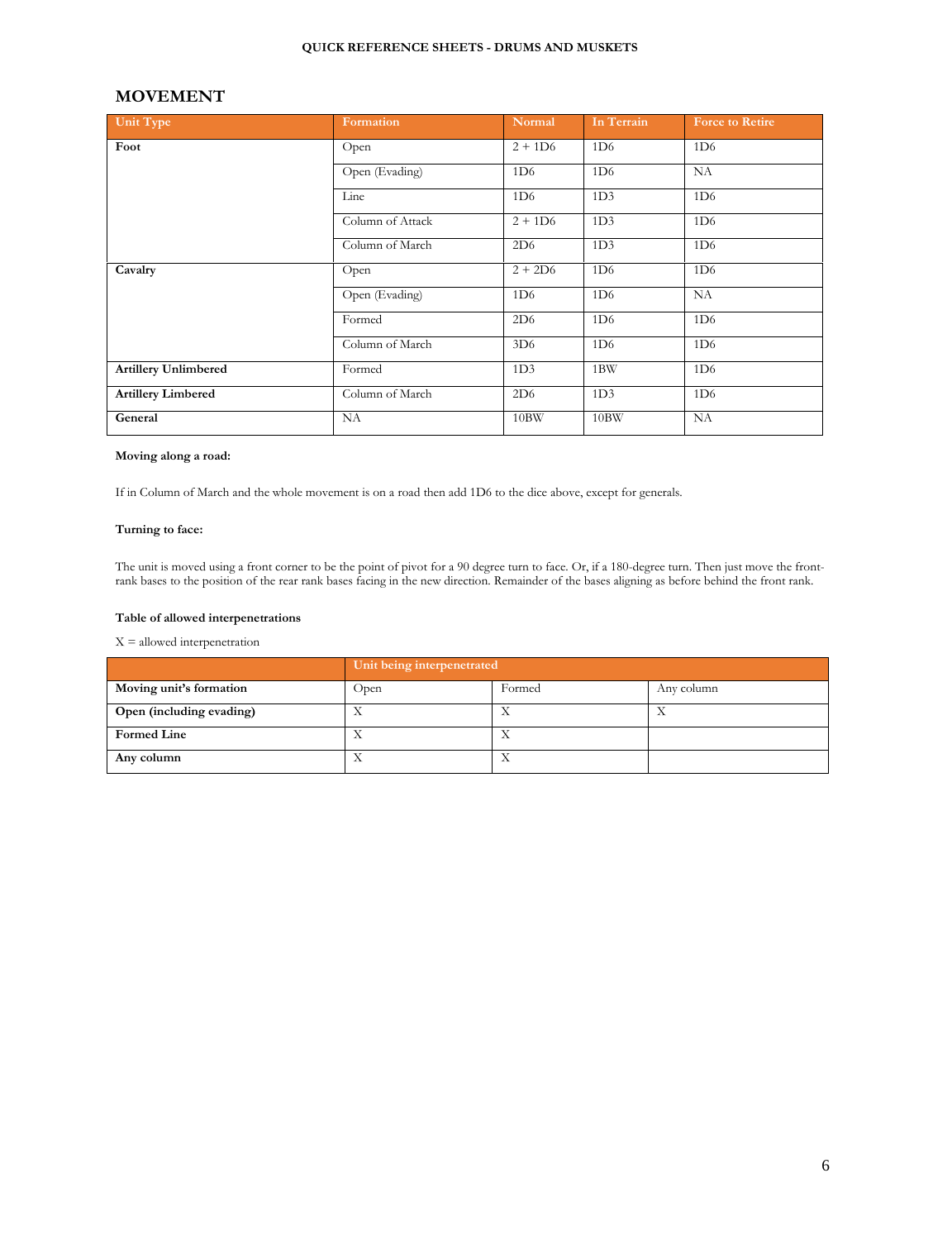### **SHOOTING**

#### **Shooting Table 1 (Weapons, Ranges and Score to hit)**

Each unit needs to be armed with a weapon type. A unit can only have one weapon type.

| Weapon                           | <b>Initial D6</b>               | <b>Short Range</b> | <b>Long Range</b> | <b>Bounce</b>             |
|----------------------------------|---------------------------------|--------------------|-------------------|---------------------------|
| Carbines (dismounted cavalry)    | 1D6 for unit                    | $1BW/4+$           | 3BW/6             | NA                        |
| As unprompted action response    |                                 | $1BW/5+$           |                   |                           |
| <b>Smooth Bore Muskets</b>       |                                 | $2BW/4+$           | 6BW/6             |                           |
| As unprompted action response    |                                 | $2BW/5+$           |                   |                           |
| <b>Rifles and Rifled Muskets</b> |                                 | $2BW/3+$           | $6BW/5+$          |                           |
| As unprompted action response    |                                 | $2BW/4+$           | 6BW/6             |                           |
| Minie Rifles or similar          |                                 | $4BW3+$            | $12BW/5+$         |                           |
| As unprompted action response    |                                 | $4BW4+$            | 12BW/6            |                           |
| Field Artillery (up to 7pdr)     | Throw 1D6 per<br>$model/base =$ | $6BW/3+$           | $24BW/5+$         | Long range only:<br>3BW/6 |
| Position Artillery (8pdr plus)   | D6 base line.                   | $8BW/3+$           | $30BW/5+$         |                           |

## **Shooting Table 2a (Situation adjustments – Shooters are artillery)**

Adjust the *total pool of dice* if any of the conditions stated below apply.

| Condition                                                   | Dice adjustment    |
|-------------------------------------------------------------|--------------------|
| First time unit is shooting in the game                     | Add 2 dice         |
| Target is foot square                                       | Add 1 in 3 dice    |
| For each hit on the shooters                                | Remove 1 dice      |
| Target is not open and moved this turn and is at long range | Remove 1 dice      |
| Target is in Open formation at long range                   | Remove 1 in 2 dice |
| Unlimbered this turn or will limber this turn               | Remove 1 in 2 dice |
| Man-handled gun this turn                                   | Remove 1 in 3 dice |
| Shooters fired at this turn and received at least 1 hit.    | Remove 1 in 3 dice |